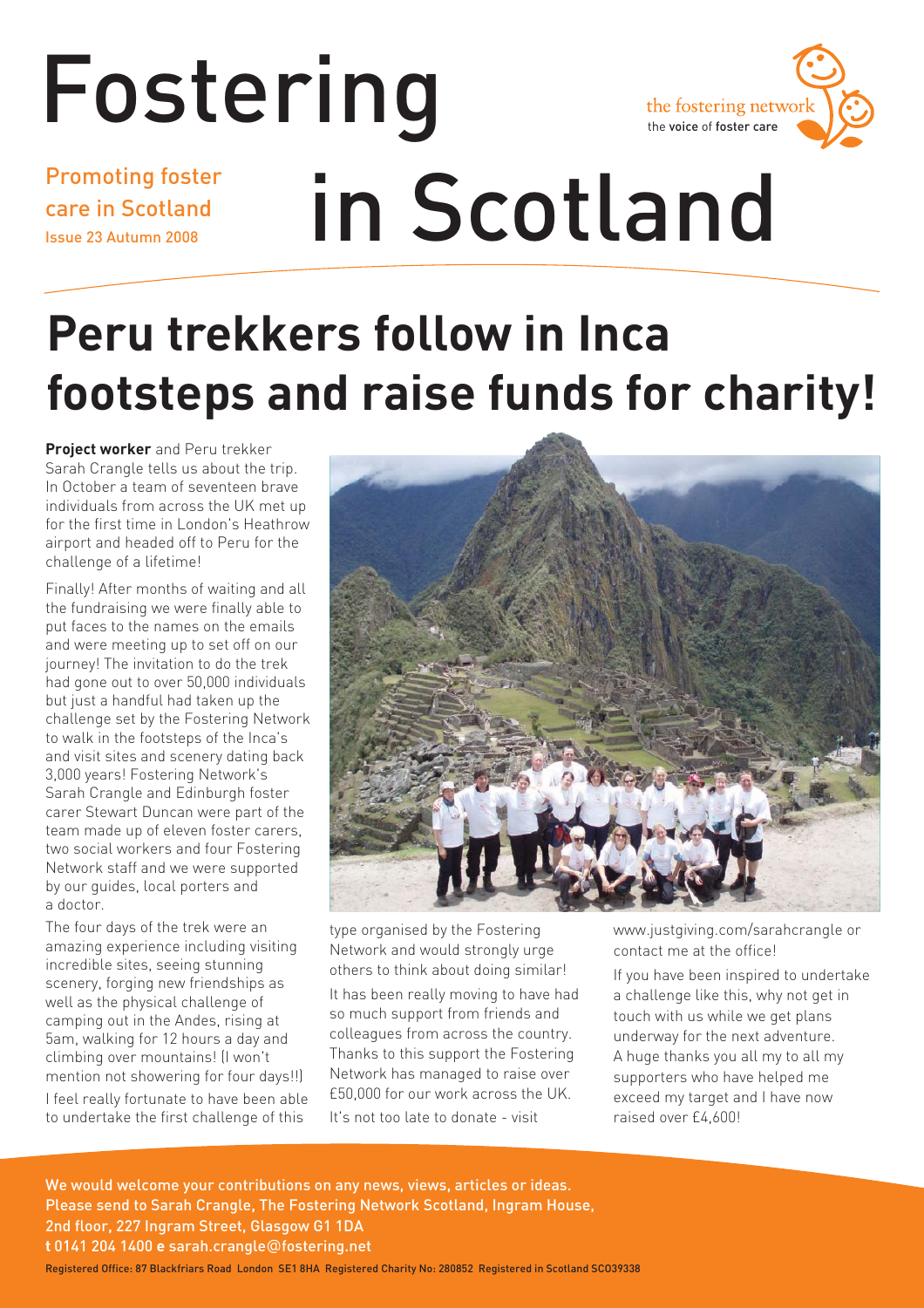# **Contact us at:**

The Fostering Network Scotland Ingram House, 2nd floor 227 Ingram Street Glasgow G1 1DA

**t** 0141 204 1400 **f** 0141 204 6588 **e** scotland@fostering.net

**www.fostering.net**

**Director** Sara Lurie

**Office Manager** Linda Curran

**Administrative Assistant**  Deborah Cook

**Advice, Information and Mediation**  Sandra Moody Sue Hardman (North East)

**Training Manager** Sue Robertson

**Training Administrator** Joy Crawford

**Young Peoples project** Alison Boswell

**Recruitment project** Sarah Crangle

#### **Allegations against foster carers - we need your views**

Previously in Fostering in Scotland, we advised of the development of guidance or a protocol which would be a national tool for ensuring the sensitive and efficient handling of allegations against foster carers. The Fostering Network, led by Dr Moira Walker, was commissioned to develop this guidance, which would be 'capable of being adapted to fit local circumstances.'

A working group made up of foster carers, representatives of local authority fostering services, independent fostering agencies, the Fostering Network, police and child protection workers have been meeting over the past months, to undertake this challenging task, and are now looking for your support in responding to a consultation on this document.

The consultation has a few questions needing your views, in particular: terminology, timescales, responsibilities and reviews. The document and consultation paper is available online at www.fostering.net or you can contact us at the office in Glasgow for more information. Your expertise and views on this are really important as this will help shape the handling of allegations against foster carers in the future.

The consultation will close on 30 November, so please, get in touch now!

# **Hearing the Forgotten**

Often the voices of the sons and daughters of foster carers are not heard. Here, we hear about inclusion work going on around the country…

…Lisa Shine, Consumer Involvement Officer for East Lothian tells us about the way they have involved young people in the tender process for the council's children and young people's rights and advocacy service.

Earlier this year **East Lothian Council** ran an event for staff across the council and for other agencies to look at how we might take forward corporate parenting in a meaningful way. Looked After young people were involved in giving presentations at this conference and in running some of the workshops. This was a high profile event with senior national and local figures taking part, including Adam Ingram (Minister for Children and Early Years). Participants were very impressed by the quality of input by the young people, and were affected by their accounts of being looked after. At the conference young people told us that 'All young people should have a say over what happens to them and have a chance to give feedback on the services they get. We are experts in knowing what works and doesn't work so our views matter a lot.' Involving young people in the planning and developing of services is an ongoing priority for East Lothian. One way we have done this is to involve young people in the tender process for the council's children and young people's rights and advocacy service, with the support of our Consumer Involvement Officer.

Young people contributed to the selection process by forming a young person's interview panel, designing the questions and interviewing and scoring the candidates. During the interview, candidates had to answer six questions. Feedback from the young people about the candidates was passed on to the adult interview panel and this information was used to inform the overall selection. A lot of time and effort went into supporting the young people to understand the role they would play and ensure that their participation was meaningful.

Involving children and young people in the selection process brought about a number of benefits. It demonstrated

that ideas and views of young people are valued and respected. It provided an insight into children and young people's views on what kind of Children's Rights and Advocacy Service they would like to access. It also gave a clear message that children and young people are at the heart of what we do and can have a direct influence on services we provide. The process resulted in the selection of a service that we all feel very confident about.

Feedback from the young people who took part was really positive. In spite of the nerves before the interview, the young people involved gradually gained in confidence towards the end of the process. One young person commented 'We know what kind of a service we would like to get so it's good to get our opinion on who should help us.'

This summer Support Workers from the **Moray Fostering and Adoption Team** had their second successful outing with eleven of the Young People who foster in Moray with a visit to Landmark Adventure Park. Everyone enjoyed themselves but most of all the greatest benefit was the time the group had together: sharing their experiences of living with children and young people in care.



Alison Boswell pictured with Moray support workers

Support Workers, Gail McNaught, Alison Simpson, Margaret Howie and Fiona Fettes tell us: 'It drew our attention to the need for more sessions on a regular basis. We are developing a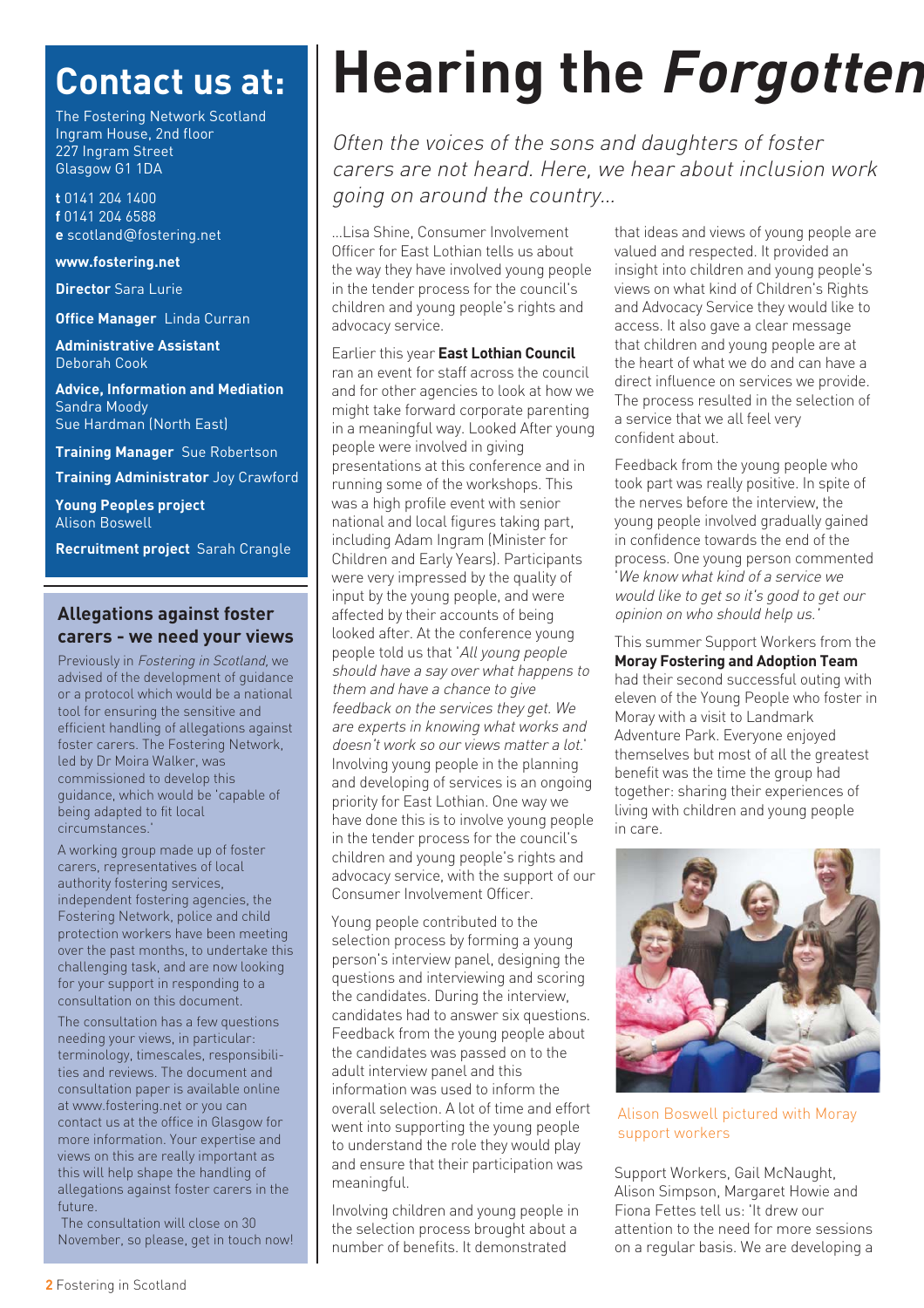# **n Voices of sons and daughters**

questionnaire to gather information from the young people, on how often they would like to meet and what activities interest them. We would also hope to incorporate their views on how fostering affects them and their family. The aim would then be to develop both an activity programme, and the opportunity for the young people to come together and consider common issues.'

'We recently benefited from a very informative visit from the Fostering Network's Alison Boswell, who has left us with lots of inspiration. We really do have to say a big 'Thank You' to Alison for making the journey to Elgin. We thought it also highlighted our rural bubble: however, this makes us all the more determined to take things forward. Watch this space!'

**Fostering Solutions (Scotland)** have been organising drama / workshop sessions for the children of foster



carers from Fostering Solutions (Scotland). John McGowan, Independent Worker with Fostering Solutions says: 'This has been fairly successful and popular with another one planned for November. I am also from a family who fostered so this topic is one I feel strongly about and I often feel that the sons and daughters of foster carers are overlooked when supports are required.'

'The model I promote is a partnership model. We have devised a range of group games for each session - the next one is linked to dealing with aggression. However, like most work with children you need to be adaptable if a 'hot' topic appears and interests the group. The first group was for about nine children aged 8 - 14 and the theatre space created a good environment for the work.'

'I found that children spoke about their

own experiences very openly - related to being angry when a foster child was abusive in the home and how this impacted on them. What was interesting was that some children felt left out of the process. The foster child had their own social worker and a social worker would often visit their home but they would only talk to their parents this view was clear and consistent.'

**FCA Scotland** have been extremely busy across the country with a wide range of activities. Saara Watkins, Children's' Support Work Service Manager shares with us some of what has been going on…

'The group have recently elected and involved a Young Peoples' representative who will be a link in the voice of children and young people into the organisation. The chosen young person has been for dinner with one of the senior support workers in order to start mapping the role and appropriate level of involvement, as well as attending a meeting with the Operational Director for FCA Scotland to look at how she can be involved in participation and consultation about the service we provide. One of the ideas in the pipeline is a leaflet introducing the representative and offering a way for young people to contact her through the office to discuss anything that they feel is relevant to her role or the organisation, or their care experience. It has been suggested that the representatives from Glasgow and Prestwick (as well as other areas if possible) also meet to share ideas and opinions, as well as offer support for each other.

FCA are holding a second residential permanency training workshop for carers in conjunction with BAAF, which has been scheduled for mid-November at Crieff. The Children's Support service facilitate three separate workshops for the children (both birth and looked after children) touching on topics of family and belonging with the aid of a drama worker.'

NCH have recently re-branded as 'Action For Children'. Young People's worker, Denise Elliot shares with us ongoing work within the organisation.

'Currently, **Action for Children** Fostering are working with a group of



children who foster to develop a form to record their thoughts about being part of a fostering family to ensure their views become integral in the assessment processes. They are also planning a practice exchange workshop for carers and staff in December where participation will be a key theme of the event giving everyone an opportunity to develop ways in which Action for Children Fostering can ensure participation of young people is central to the development of their services.

Already young people have been involved in writing and designing a handbook for new young people coming into the fostering projects. They designed this to include lots of information they felt was important for young people to know and they also designed a form so that the project can record the thoughts of those who find it difficult to speak out.

In addition two young people from Action for Children Fostering are set to be on a radio advert on Real Radio in the beginning of November. The advert will be aimed at recruiting carers for the CAPS and North Lanarkshire Youth Justice fostering projects, as well as the new under 12's service, Close Care. It will feature the voice of an actor as well as those of the young people who will benefit from a genuine insight into the internal workings of radio. So listen up.'

Thanks to everyone for contributing their news. If you have something to share, we would be happy to hear from you -email or phone Sarah Crangle, **e** sarah.crangle@fostering.net, **t** 0141 204 1400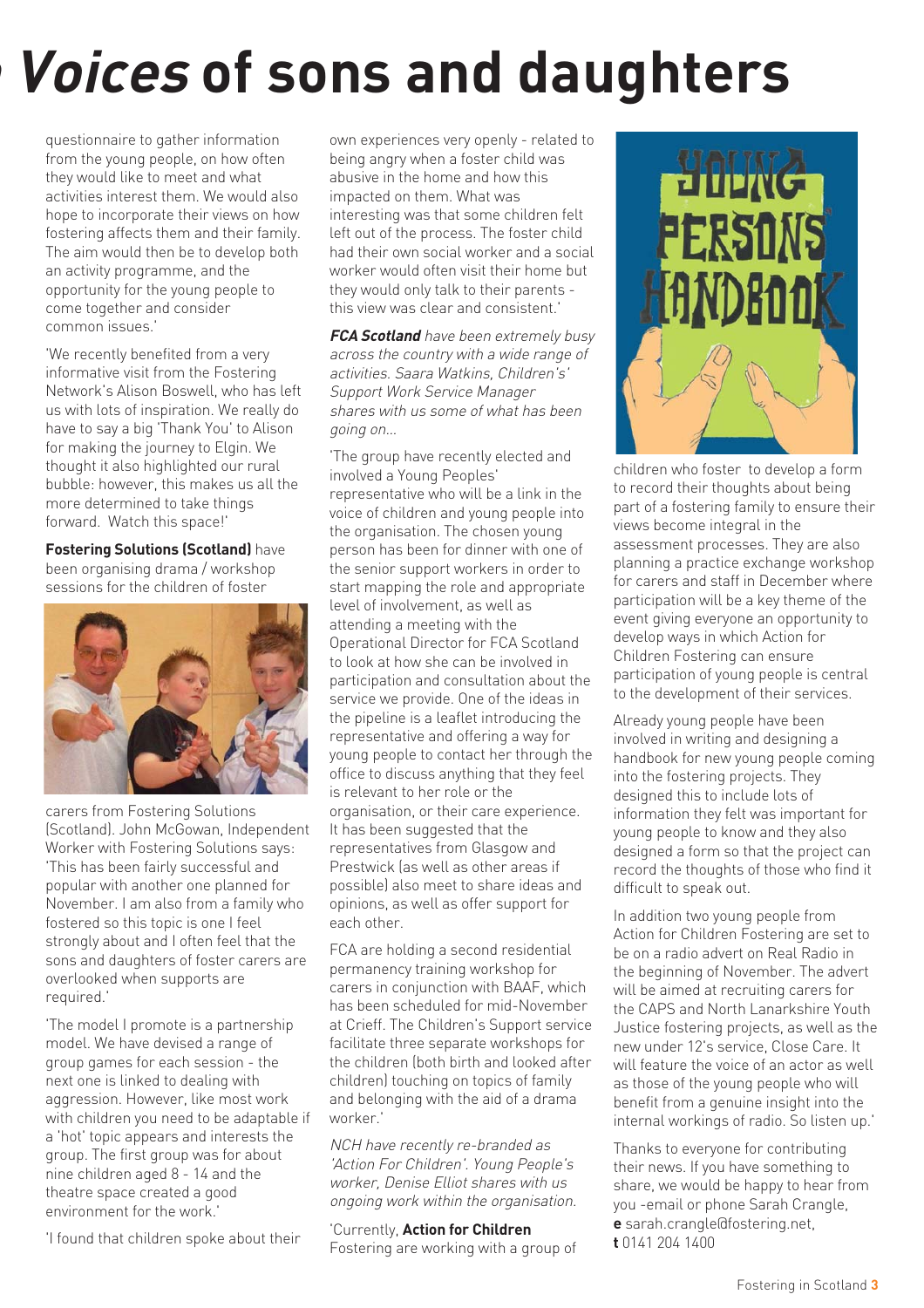# **Dear Members,**

**When this newsletter** drops through your letterbox a lot of significant events will be in the past. Sara Lurie has settled in as our new Director and we are all enjoying working with her and discussing her ideas and using her experience.

The results of the Election to the Board of Fostering Network will be known and I hope that we get the strong Board needed by Fostering Network to drive forward its future work and keep their focus on carers and children.

I hope that some of you will have attended the Annual Conference in Cardiff and we will look forward to feedback at a later date.

Sarah Crangle will have been to Peru as will Stewart Duncan, an Edinburgh foster carer, and will have taken on the challenge of Machu Pichu. We look forward to lots of photographic evidence of the trip. I think that they are both very courageous doing the trek and I hope that you have already considered sponsoring one or both for the Fostering Network.

It has been an eventful summer in terms of work on the National Kinship and Foster Care strategy and staff and members of the Fostering Network have played significant parts in getting the report finalised. I hope that when the report is published you will take the opportunity to read it, despite its length and let Fostering Network know what you think should be done to take things forward and what you can do in your areas and groups. The contribution of carers has been invaluable and also operational managers from Children and Families Services- they all know the practicalities of foster care not just the

#### theories!

The reports were sent to the Scottish Government on 30 September who are now considering the report and there will be a ministerial response in time. We are keen to ensure that the issues raised and the recommendations made are considered very carefully. What does come across in the report is the key importance of carers and the work they do to make children safer and more able to hold their own in the future. In talking to the team from the Scottish Government I know that they will be keen to hear the views of foster carers in response to the report and your ideas for making things happen. Fostering Network may be asked to arrange some meetings about the report so watch this space!

Work on the good practice document about responding to allegations against carers has also been moving forward but it is very hard to get a protocol agreed for 32 local councils and their partners! Moira Walker, the lead on the protocol, has been asking different people involved with children and foster care for their views about what needs to change and what is likely to work. Being on the Reference Group for the Allegations work has underlined again for me the need for an agreed way of responding to allegations so that carers are treated with respect and the young people are listened to with care. These two things should not be in any way incompatible. You can respond to this at www.fostering.net.

The work of the Young People's project, Forgotten Voices has been well received and I was lucky to be invited by the group to go with some of them to let the Children's Commissioner know about the work. The Young People's project presented their ideas and their stories so well and Kathleen Marshall was very impressed and keen to look at how her office can continue to support young people living in foster care.

It is very sad that with all the good work being done by Alison Boswell and the young people that we have not been able to find funding to continue the Project in its current form. We are looking carefully at what we can do to continue some of the work but finances are very tight and the voluntary sector is feeling the credit crunch like the rest of the country. We will keep you advised of progress.

We are in negotiation about the recruitment post and initiatives with the Scottish Government to do further work including looking at what helps to retain carers. We want to have some focus group and membership meetings as I know that you value getting together and sharing ideas and solutions! We need your views!

Once we are clearer on a number of fronts we will make sure that you get information about developments and I hope that I will get the chance to meet some of you in the not too distant future. With best wishes.

Anne Black

Anne Black Chair, Scottish Advisory Committee

# **Caring For the Complex Child**

**Falkirk Council** is holding a conference for their foster carers in November 2008. Kate Cairns (AKAMAS) will be delivering the money from the Scottish Government and will cover issues associated with attachment and sexual abuse. Foster Carers from Falkirk council are looking forward to this event and will provide feedback on the course in their next newsletter.

Many thanks to the following for supporting the Peru trek: A Webster Alan Muir Alison Boswell Andy Williams Anne Black Anne Brown Anne Hampton Anne MacDonald Auchenback Primary School staff and pupils Barbara Allan Betty Stuart Bryan Ritchie Café Andaluz - West End Carole Ann Alford Caroline Cusick Celtic Football Club Chalmers Construction

Christine Alison Christine Fairfull Craig McEnhill **Creative** Promotions David Kay Deborah Cook Donald Chalmers Douglas Yates Ed Crangle Elaine Bower Fostering **Solutions Fosterplus** Garron Crangle Gary McEnhill Gill Seth Ian Storrie Janice Colvan Jean Colvan Jeanette & Charlie Crangle Jean MacKay Jean Menhinick Jill Crangle Jim White

Jo Watt Joanne O'Donnell Johannah John Leach Joy Crawford June Blair Justine Young Karen Colvan Kate Kirsty Allan Kirsty MacIntosh Fosterplus Laurence Magee Linda Curran Linda Ogston Linda Mulholland Linda Rodger Lynn & Alan **Pincock** Lynne Isaacs Marie O'Brien Marjorie Ruddick Mark Phillips Martin Ferguson

Mary Deward Mary McKenna Meg McKenzie Michael Browne Morgan Crangle Morven Campbell Mrs Haggerty Nicola Pringle One O One Offsales P Gaffney Pam Bennett Paul Brady Peter & Joan Humphries Petrena Mitchell R Caldwell Rangers Charity Foundation Rhonda Richardson Richard Barnes Robert Tapsfield Robin Crangle Roddan

Chalmers

Renfrewshire **Carers** Sandra Moody Sandra Smith Sara Lurie Sarah Magee Sarah Ridley Shetland Carers Steve Conway Sue Hardman Sue Robertson SWIIS fostercare T Nibloe Thelma Georgeson Tim Crangle Tom Allan Vanessa Orr Vicki McCracken Willie Evans, Jane Moore Trust Yola Thomson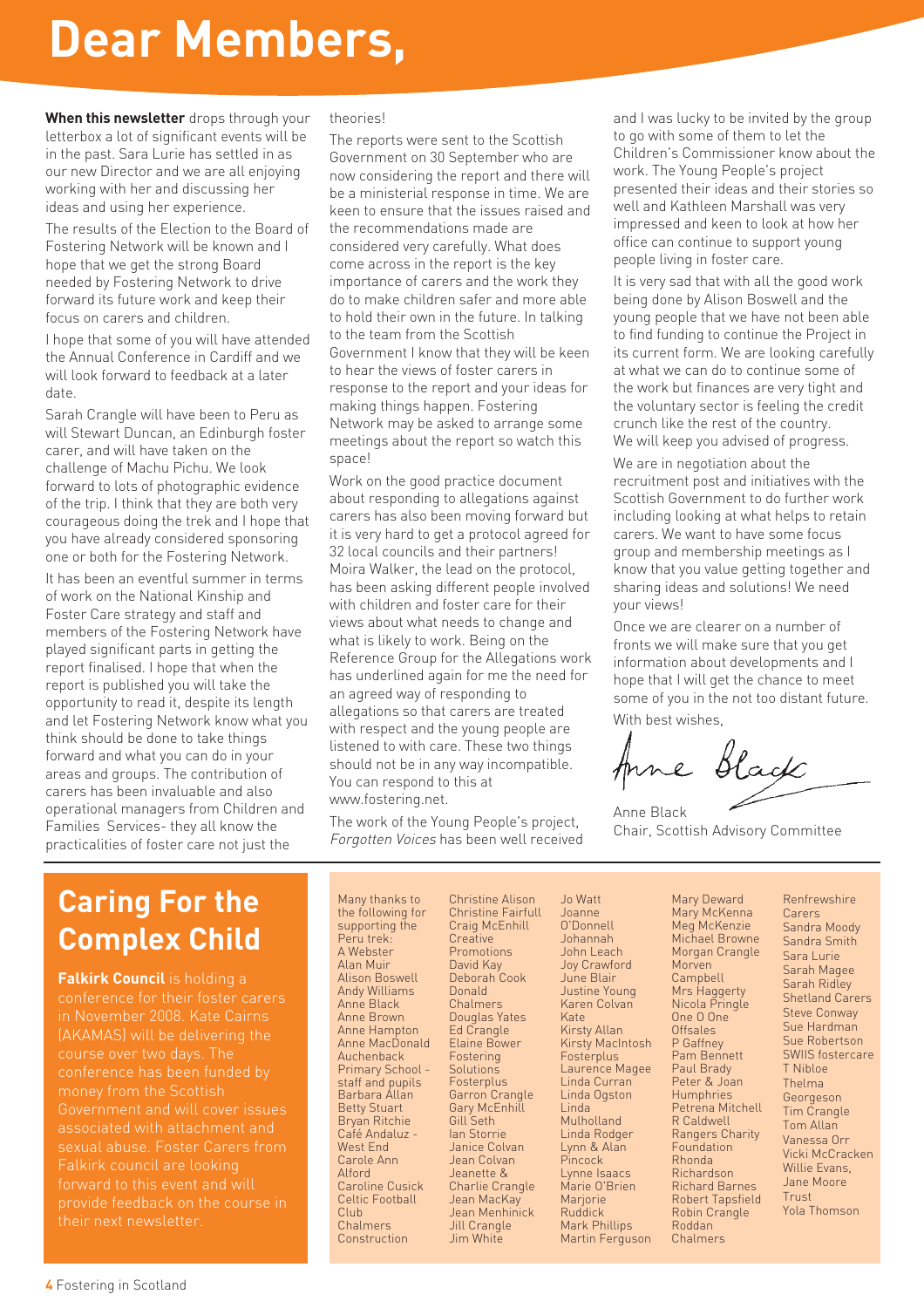# Government aims for better start for children in care by declaring: They're all our bairns

**Guidance** aimed at giving Scotland's 14,000 looked after children the same chances in life as those outside the care system was published in September by the Scottish Government.

The new 'corporate parenting' advice

will lay the foundations to give children in the care of local authorities; health services, the independent sector and the police the support they need to go on to lead fulfilling lives.

Adam Ingram, Minister for Children and Early Years, said: 'Over the years, despite good intentions and

investment, we have collectively failed the children and young people who have been entrusted to us. We have a social and moral obligation to do our very best for those most vulnerable members of our communities and to show that we can and will do better as corporate parents.'

'We are particularly grateful to all of those people who told us their stories to illustrate this guidance. Their words inspire all of us to make a positive and enduring difference to the children and young people in our care.'

Corporate parenting means the formal and local partnerships needed between all local authority

×

departments and services and associated agencies, who are responsible for working together to meet the needs of looked after children and young people, and care leavers.

Its aim is to ensure that all the needs of looked after children are carefully considered; e.g. where they

are housed when they leave care; do social workers encourage young people to stay on in education?; and do anti-bullying programmes take looked after children into account?

Mr Ingram said: 'Corporate parenting is not only a responsibility but a real opportunity to improve the futures of looked after children and young people; recognising that all parts of

the system have a contribution to make is critical to success.'

'The aim of this guidance is to support councils and their community planning partners in closing the gap which has existed for decades between people who have experienced the care system and people who have not.'

The guidance outlines:

- the statutory duty on all parts of a local authority to co-operate in promoting the welfare of children and young people who are looked after by them, and the duty on other agencies to co-operate with councils in fulfilling that duty;
- the importance of joining up the activities of the many different professionals and carers who are involved in a child or young person's life, and taking a strategic, child-centred approach to service delivery.
- the need to think like a parent and constantly challenge by asking the question "is this good enough for my child?"

## **Scottish Councillors challenged to take responsibility for children in care**

Local councillors across Scotland are being encouraged to take on the responsibility they hold as legal parents for children in care, as part of a new campaign from the Fostering Network Scotland.

In September the Fostering Network contacted all councillors to make them aware that the ultimate responsibility for the safety, well-being and development of children in care rests with elected members, regardless of whether they are directly involved in children's services.

E-postcards, written in English and Gaelic, were sent out asking councillors if they know how many children are in their corporate care. They will also be asked if those children are getting the help they need at school and if foster carers have enough support.

The aim is for councillors to recognise they should treat children and young people in care as they would their own

children, and that councils need to work more effectively across the range of issues that impact on their development.

So that councillors can better understand their responsibilities, the Fostering Network is offering the opportunity to meet with local foster carers to hear some of the challenges they face and how local councils can help. An information pack, including a guide for councillors on how to be a good 'corporate parent', is also available.

The launch of the campaign follows the Scottish Government announcement of new guidance on corporate parenting, These Are Our Bairns - a concept that emphasises the joint responsibility and accountability of local authorities to meet the needs of looked after children and young people. There are over 14,000 children and

young people looked after by local councils in Scotland.

Sara Lurie, Director of Fostering Network Scotland, said: 'We believe that every councillor in Scotland has an important role to play in helping children in care to thrive, particularly by supporting the work of foster carers, social workers and others who help to turn their lives around.

'With this campaign we are encouraging councillors to accept responsibility for the development of children in care, to prioritise the needs of children in all decision making, and to support their growth until a successful transition to adulthood.'

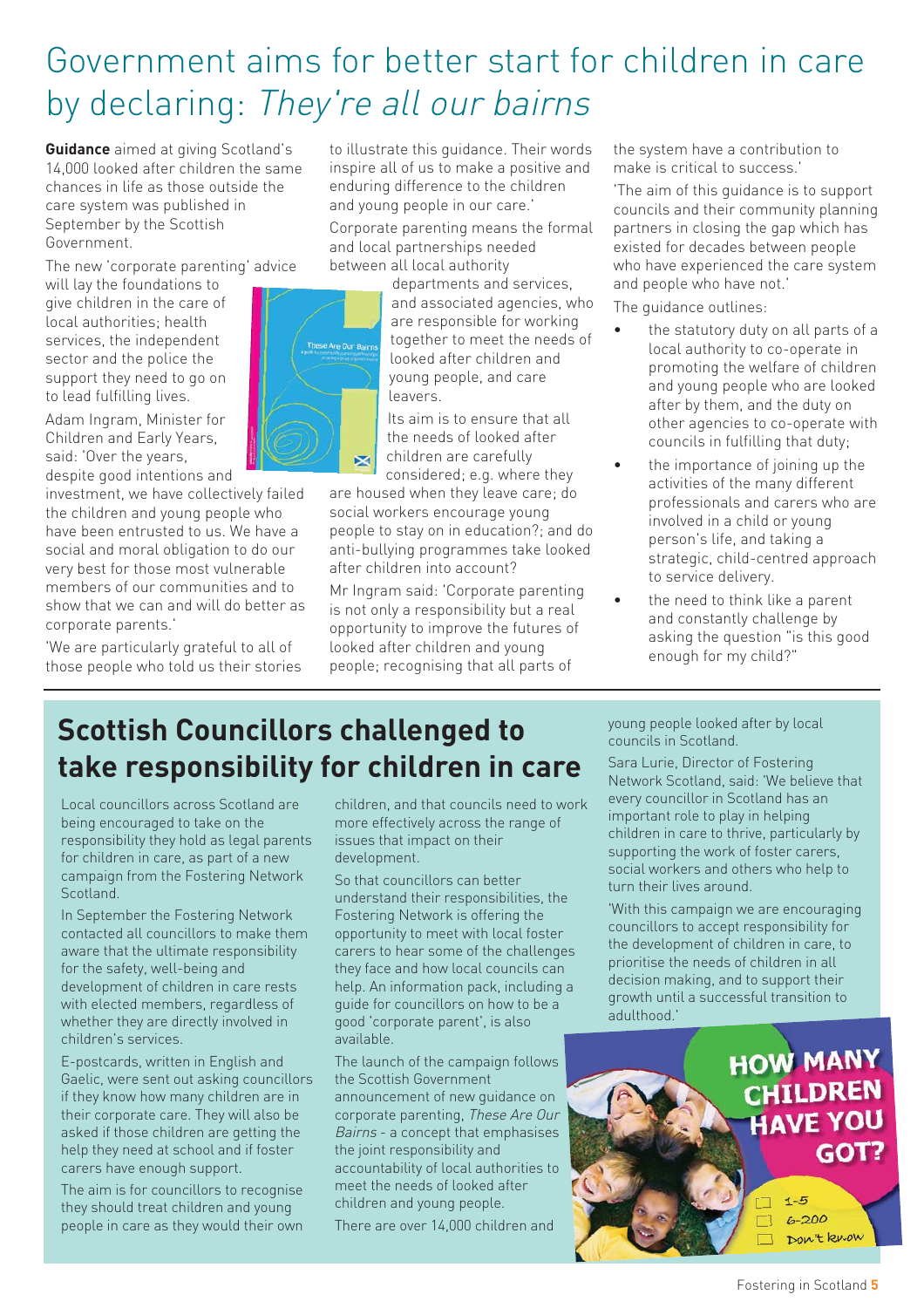# Extracts from Forgotten Voices

**The Fostering Network's** Young People's project recently launched their unique collection of the thoughts, views and feelings of young people with direct care experience of foster care including the sons and daughters of foster carers and children and young people in foster care. The collection is available in a report and the Young People's project and the big step partnership have been working with young people in recording all the material from Forgotten Voices. This will soon be available as pod-cast to download.

We are also really excited that Forgotten Voices has been short listed for an award at the Cardiff Design Festival! Here are some extracts and feedback on the report:



#### **Don't Call Me 'Darlin'**

Don't call me 'Darlin' Don't you dare call me yours I'm not your 'wee pal' either I'm nothing to you at all My mother loves me, you do not My loyalty lies with her It's not that I'm afraid I'll ever like you It's not that I'll ever be loyal to you-Why you and not my mother? Why I was even brought here? To this place I'll never call home To call it that, I'd rather die Than desert my mother for you Than acknowledge you as close to me Just please don't call me 'Darlin' Just leave me well alone

The project has been amazing, I wish it would continue. I've learnt so much about myself and has made me gain more confidence! (Jaqui)

#### **Young People also discussed their experiences of education**

'My experience of education has been a particularly good one throughout my experience I have received tuition throughout which has benefited me.'

'The new class could be half way through a project or you might get different work until they finish the project.'



It was good that we go out and meet other friends I wish it could continue I loved is so much (Jade)

#### **Practitioner's comments**

Foraotten Voices - congratulations to all the young people who have been involved in the Project and in the making of the report, it has been a real eye-opener to the thoughts and feelings of both the young people who have been looked after away from home and the children and young people of foster carers. How do we know if we are getting it right, or not, unless we listen to their experiences and try harder to meet their needs? Well done to those young people who have 'told it like it is' and made their voices heard.

All our foster carers in Dundee have received Forgotten Voices, so that it can be read by the young people in their care and by their own children. One comment from one of our relatively new carers was 'my daughter couldn't put it down'.

#### **Pam Leslie**

Resource Co-ordinator, Dundee City Council

Forgotten Voices is an excellent document which provides real insight into the thoughts and feelings of young people who have experience of fostering. It is essential reading for everyone involved with fostering services whether foster caring, managing or inspecting and challenges all of us to hear and address young people's concerns.

#### **Bryan Livingston**

Development Manager, Children's Services Care Commission

It has been an amazing experience and helped me with a lot It has helped me to understand fostering so much Alison and Kim have helped us so much (Kieran)

I have recently used Forgotten

Voices in the Skills to Foster to compliment session two on young people talking. The poem 'Don't Call Me Darlin' I think is so powerful and this was read out. The foster carer who was facilitating the course with me had cared for a girl who had a similar view to the writer of the poem and so was able to explore this from both angles in a discussion afterwards

#### **Sally Frost,**

Fostering Recruitment and Assessment Team, Suffolk

#### **The messages are so powerful**

**Jennifer Lockhart**

Training Assistant, Fosterplus

It was an amazing opportunity to make friends and get our points across! I will miss it!

Not only did we do the booklet but we received invaluable skills and training Alison did a fantastic job with us (Megan)

**Janice West,** senior lecturer at Glasgow Caledonian University explains how this resource will help raise the issues which face young people who experience foster carers with social work students:

Forgotten Voices is a uniquely powerful collection of young people's thoughts and feelings about the impact upon them and others of the fostering process. One of the most powerful messages it conveys is that the difference between a good and bad experience of social work practice seems often to rest on the attention to detail remembering a birthday, packing clothes into a suitcase rather than a bin liner, taking note of the young person's views.

> It was good gets the point across (Niki)

**You have made such a difference we will all miss you sooo much Young People's project w**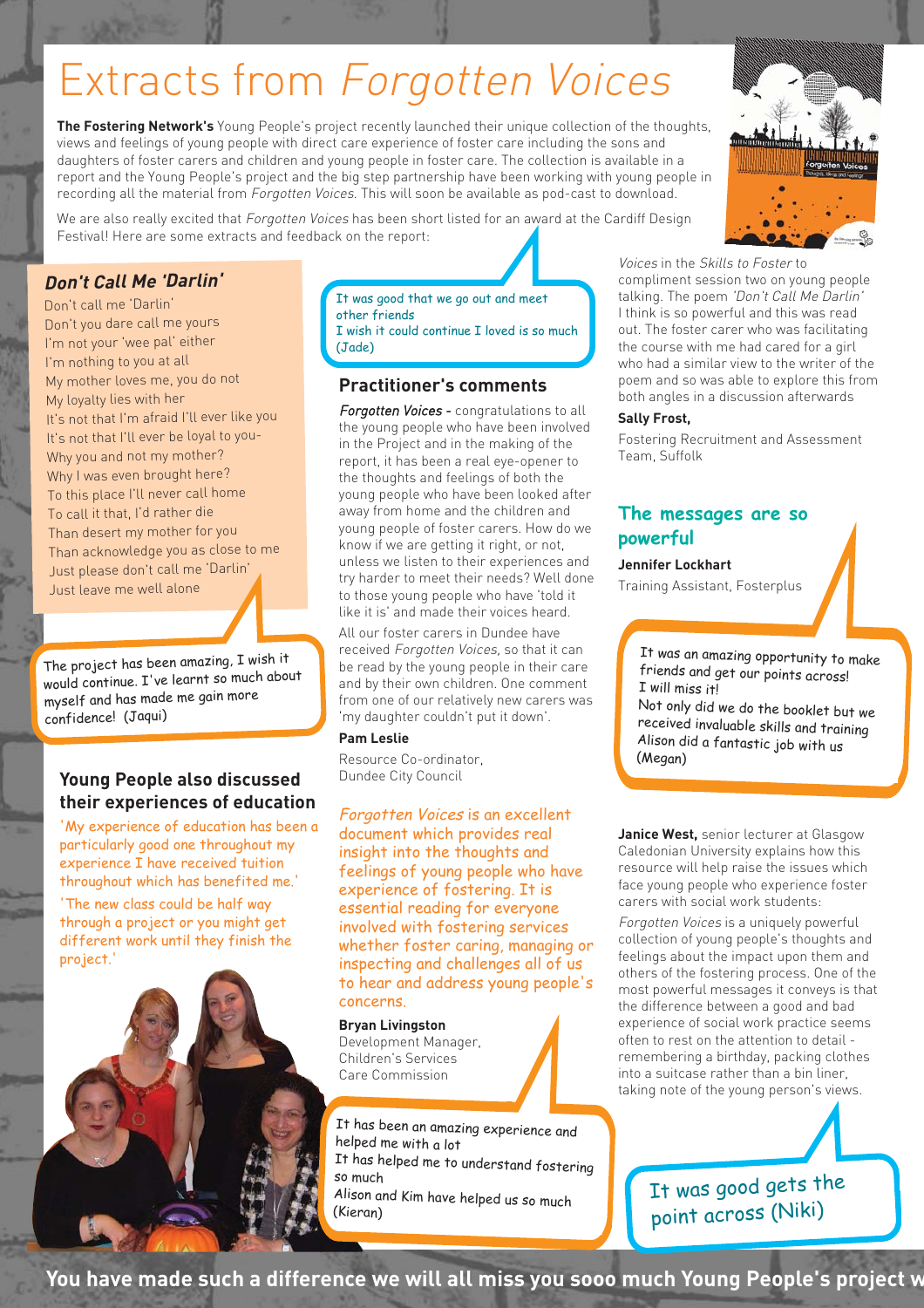### This group has given me confidence (Natz)

For the social work students with whom I work, I think it is important for them to appreciate how much can be achieved even in times of financial constraint by being alert to the needs of those for whom we have some responsibility and to actively listen to the messages being conveyed. I wish Fostering Network every success with this venture.

I am very sorry to hear that the Young People's project ends at the end of October 2008.

As a foster carer and parent this project enabled my son to understand and bond quicker with a teenager who is in placement with us. They have made friends with the young adults who also attend the various meetings and outings.

This will now be severed which is a great pity as they share a common factor around issues of being 'looked after'.

I would particularly like to thank Alison Boswell and Kim Watson (from the big step) for their time and effort put into helping the children connect with each other. I only wish they could be given a financial reprieve as my family are very disappointed that this project has been terminated.

I wish Alison Boswell all the very best in the future - she will be sadly missed.

**Marie Guckian**

Foster Carer

<sup>I</sup>'ve made friends, had great experiences doing things I may never have done, but most of all the Young People's Project has given me a chance to be heard, and for us to use our voices to make a difference. (Christine)

#### **New training materials support education of children and young people**

Three new measures to improve the educational experience of some of Scotland's most vulnerable children and young people have been launched.

Commenting that the status quo is not good enough for Scotland's looked after children, Children's Minister Adam Ingram, said these new measures go some way to making sure Scotland's looked after children get access to the very best services and support to help them have the positive futures they deserve.

The launch follows publication of These Are Our Bairns - the first document in Scotland to set out the role and responsibilities of everyone who are responsible for our looked after children earlier this month.

The measures launched are:

- Innovative new training materials to support everyone who works with and cares for looked after children. These include a hardhitting and sometimes disturbing DVD which portrays one young person's journey through the system
- An outline of the core tasks for designated managers in educational and residential child care establishments in Scotland to make sure that each establishment has a key individual to champion the needs of looked after children and young people and see that services meet their needs

• The final report from national research into the Scottish Government's programme of local authority pilots which have developed new ways to improve the educational attainment and achievement of looked after children and young people. These included flexible teaching, homework, and exam support, transition support and training, and the research provides valuable evidence of what works from which we can all learn

The training DVD, We Can and Must Do Better revises the previous Learning with Care materials and is a useful tool for foster carers, social workers, teachers and others involved in the care and education of looked after children and young people. For more information, contact the Fostering Network.

#### **Training dates for your diary**

#### **Role of the Supervising Social Worker (or 'family placement**

**supervisor')**

**Date:** Wednesday & Thursday 25 & 26 February 2009 **Venue:** Premier Travel Inn, Glasgow **Price:** £180.00 + VAT (including lunch)

#### **Men in Foster Care**

**Date:** Saturday 28 February 2009 **Venue:** Ramada Jarvis Hotel, Glasgow **Price:** £90.00 + VAT (including lunch)

# training <sup>®</sup> has just become a whole lot easie



The Fostering Network is launching its new Pathways Through Fostering online training courses, run in partnership with Akamas. These essential post-approval courses are linked to the Training, Support and Development Standards for Foster Care.



Online courses available-

| August 2008   | <b>Safer Caring</b><br><b>Contact</b> |
|---------------|---------------------------------------|
| November 2008 | <b>Attachment</b><br><b>Education</b> |
| Spring 2009   | Health<br><b>Managing Behaviour</b>   |

To find out more about these exciting new courses please contact: Northern Ireland e ni@fostering.net t 028 9070 5056 Scotland e scotland@fostering.net t 0141 204 1400 England e training@fostering.net t 020 7620 6429 Wales e wales@fostering.net t 029 2044 0940 or visit our website www.fostering.net



**was brilliant ….Gimmie More!**